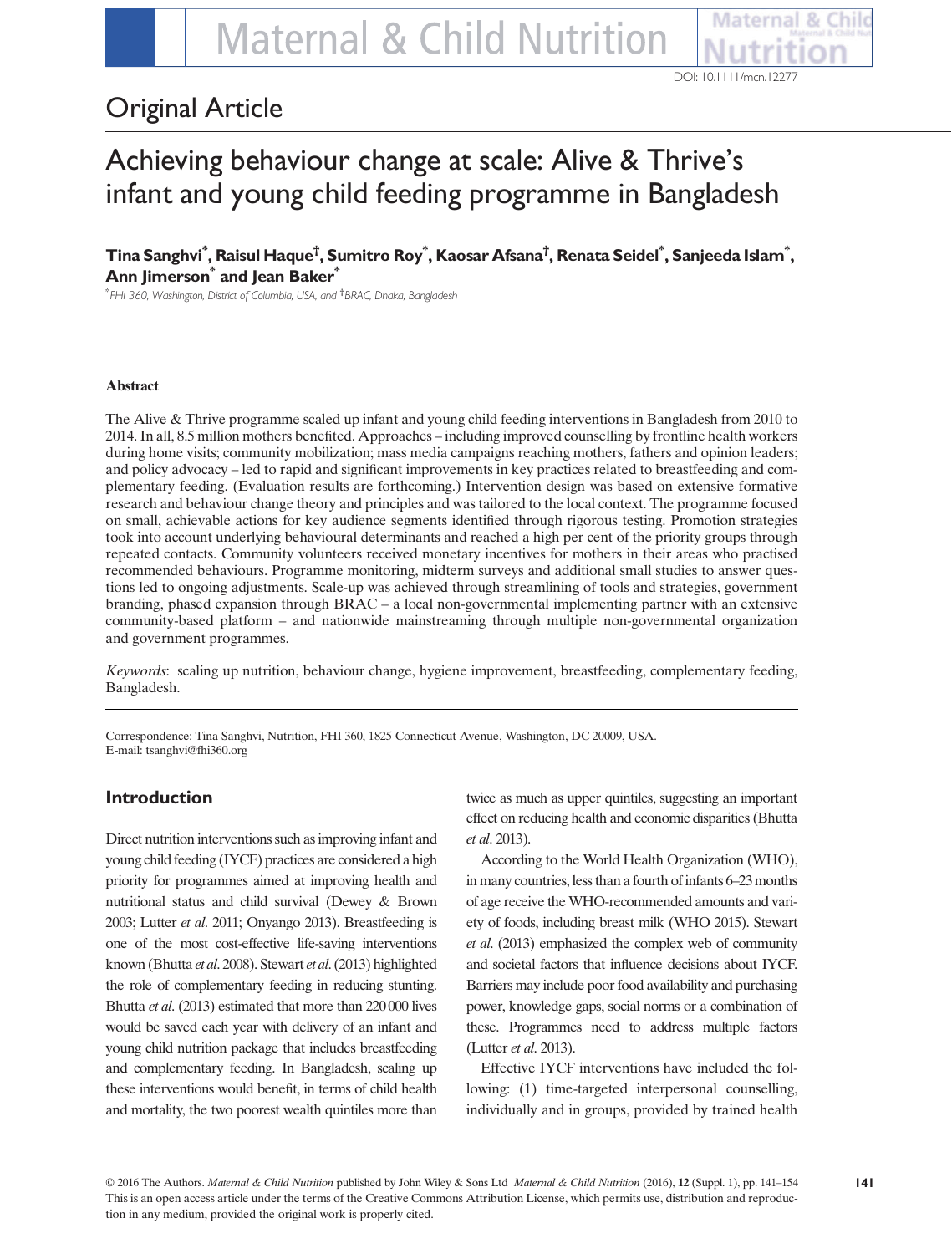care professionals or lay workers; (2) assistance to pregnant and newly delivered mothers in initiating lactation immediately after delivery and in continuing breastfeeding; (3) provision of food and related supplements for complementary feeding; (4) media and marketing approaches; and (5) legislation to support restriction of the indiscriminate marketing of breast milk substitutes and parental leave to enable mothers to breastfeed exclusively for 6 months (Caulfield et al. 1999; Merten et al. 2005; Bhutta et al. 2008; Dewey & Adu-Afarwuah 2008; Imdad et al. 2011; Wakefield et al. 2011; Lutter & Lutter 2012).

A number of countries, including Bangladesh, have incorporated recommendations from WHO's Global Strategy for Infant and Young Child Feeding (2003) in their national strategies. Scaling up proven interventions has been a challenge, however.

The Bill & Melinda Gates Foundation designed the Alive & Thrive (A&T) initiative to develop scale models for IYCF in three distinct geographies: Bangladesh, Ethiopia and Vietnam. In this paper, we document the process of scaling up an evidence-based IYCF intervention in Bangladesh. Results of quantitative studies documenting significant changes in IYCF practices in the A&T programme area are forthcoming. Information on the A&T programmes in Ethiopia and Vietnam is available at www.aliveandthrive.org. See also Baker et al. (2013).

### Materials and methods

In Bangladesh, the programme aimed to develop a streamlined and easily scaled-up package of activities. A&T partnered initially with the Essential Health Care (EHC) programme of BRAC, a respected national non-governmental organization (NGO) operating large community-based public health, education and microfinance programmes. Programme design involved four components: advocacy, interpersonal counselling and community mobilization, mass communication and the strategic use of data (Box 1 and Fig. 1). All strategic decisions were evidence based. After programme launch, ongoing data from programme monitoring, assessments, small studies and quantitative surveys were used to adjust strategies. The programme thus evolved during the process of scale-up. Summarized thereafter are the categories and timing of research conducted.

## Situation analysis and first round of formative research – 2009

Alive & Thrive's situational analysis included a review of policies and strategy guidelines of the GOB, data on media habits, case studies and relevant research (Haider et al. 2000; Kimmons et al. 2005; Saha et al. 2008; Rasheed et al. 2009) and further analyses of IYCF

### Key messages

- Well-designed and well-implemented large-scale interventions that combine interpersonal counselling, community mobilization, advocacy, mass communication and strategic use of data have great potential to improve IYCF practices rapidly.
- Formative research and ongoing studies are essential to tailor strategies to the local context and to the perspectives of mothers, family members, influential community members and policymakers. Continued use of data to adjust programme elements is also central to the process.
- Scale-up can be facilitated through strategic selection of partners with existing community-based platforms and through mass media, where a high proportion of the target audience can be reached through communication channels such as broadcast media.
- Sustaining the impacts will involve commitments from government and capacity building. The next step for capacity building would involve understanding barriers and constraints and then coming up with appropriate strategies to address them. One of the limitations we experienced was rapid transition of staff in key positions of implementing agencies, in government leadership, donors and other stakeholders. There was a need for continued advocacy, orientation and teaching related to strategic programme design, behaviour change, effective implementation and use of data.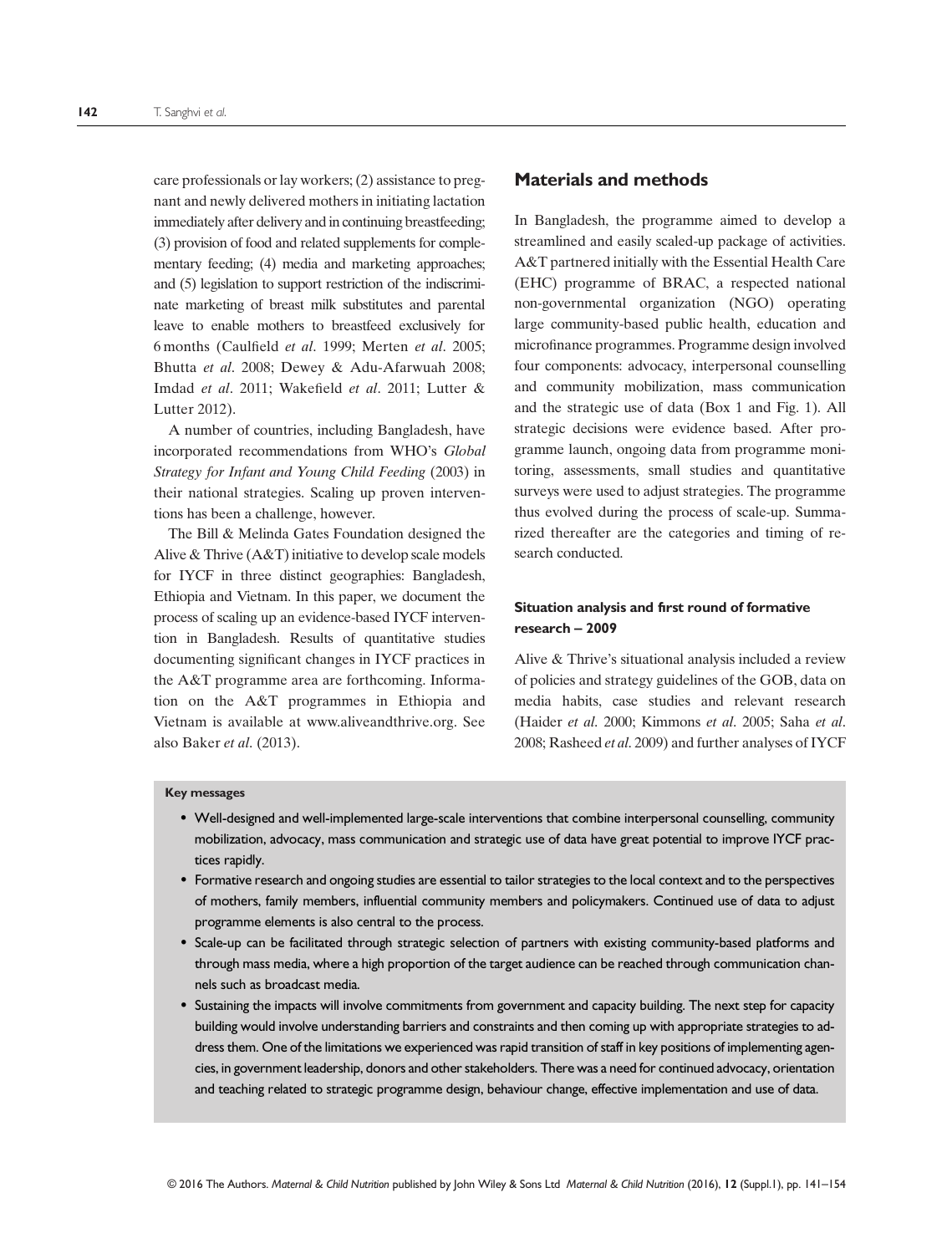Box 1. A&T programme components (excluding research)

Advocacy to promote child nutrition and accelerate scale-up of programmes:

- Local, regional and national decision makers and stakeholders: Advocacy video shows on IYCF, meetings with the national alliance of over 20 stakeholders under the Institute of Public Health Nutrition (IPHN)/Government of Bangladesh (GOB), dissemination of government-branded materials to implementing stakeholders.
- Engaging journalists: Orientations and scholarships for journalists, TV talk shows and newspaper supplements.
- Individualized dialogue with government decision makers and donors: memorandum of understanding (MOU), task forces and sharing evidence.

Interpersonal counselling and community mobilization

- Mothers: Counselling provided through home visits at specific ages of the child on breastfeeding, complementary feeding and handwashing before feeding, and group community meetings of pregnant and lactating women with trained community workers.
- Community opinion leaders: Mobilization of support for child nutrition and IYCF through orientations, video shows, seminars and forums to reach doctors, religious leaders, fathers, local government and NGOs working at community level.
- Health providers: 3- to 5-day in-service training, pre-service medical/nursing curriculum through partnerships with medical associations, mass media and print materials, messages through national and regional newspapers, wall posters for government and private clinics, job aids for government staff and materials tailored for formal and informal health practitioners.

Mass media

- Families, frontline workers and opinion leaders: TVand radio spots on key topics for mothers, fathers, frontline workers and opinion leaders at all levels.
- Rural community members in media dark areas: Interactive community events including village theatre, community video showings and quiz shows on IYCF and handwashing topics.



Fig. 1. Framework for delivering nutrition behaviour change results at scale.

and household indicators in the two most recent Bangladesh Demographic and Health Surveys (NIPORT 2005; NIPORT 2009).

Formative research tools were adapted from a process developed by the Pan American Health Organization called ProPAN (PAHO 2004). These studies are described in Haider et al. (2010) and Rasheed et al. (2011), and the results have already been published in these articles. They were carried out from May 2009 to October 2009 in collaboration with the International Centre for Diarrhoeal Disease Research, Bangladesh, in three areas with high malnutrition: Sylhet, Chittagong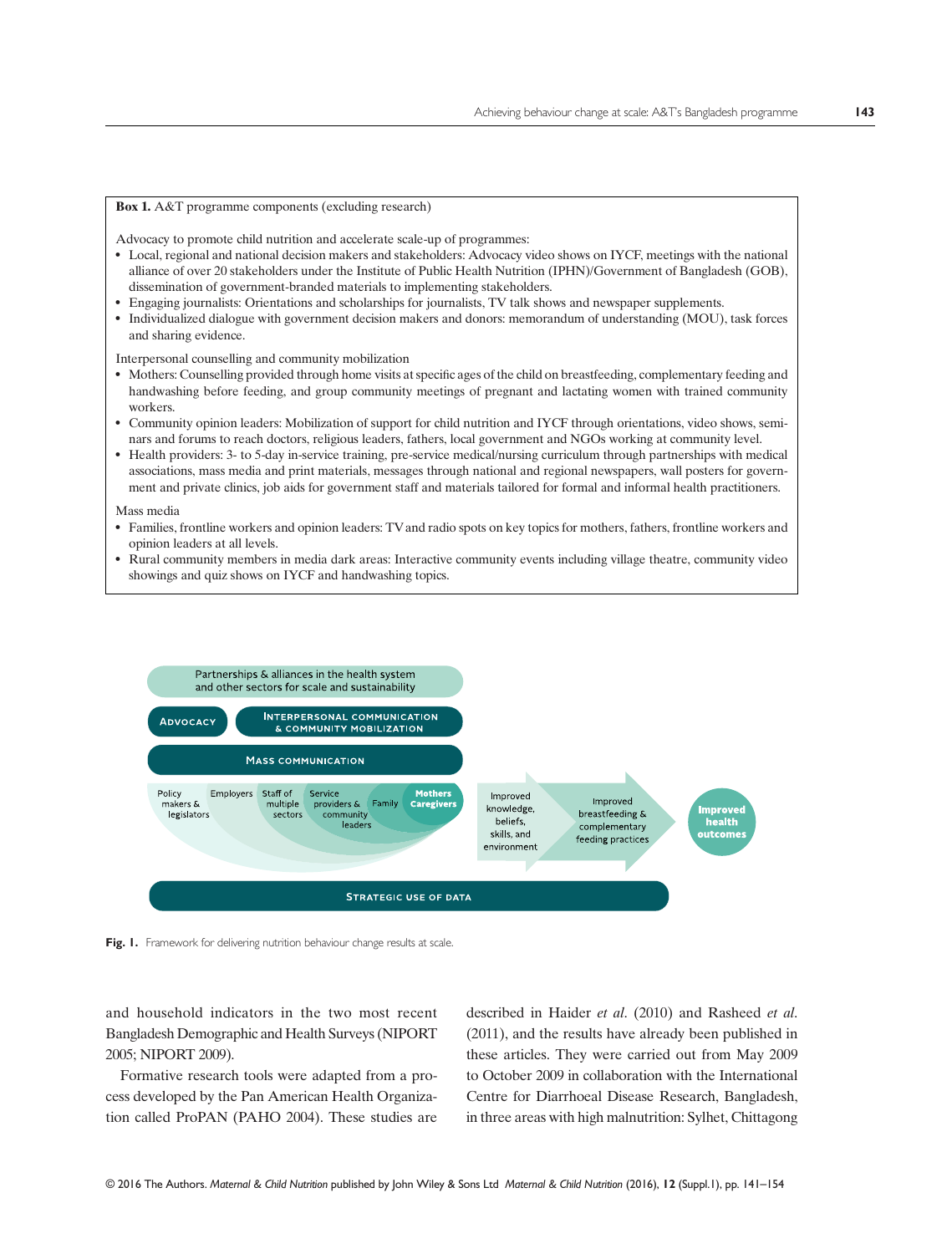|  |  |  | Table I. Formative research components |
|--|--|--|----------------------------------------|
|--|--|--|----------------------------------------|

| Methods                        | Topics covered                                           | Respondents and data sources                                                             |
|--------------------------------|----------------------------------------------------------|------------------------------------------------------------------------------------------|
| Formative research at start-up |                                                          |                                                                                          |
| Household survey               | Practices and access to services/media                   | $N = 358$ mothers of children aged 0–23 months                                           |
| 24-h dietary recall            | Dietary intake and complementary feeding                 | $N = 197$ children aged 6-23 months                                                      |
| Rapid trials of practices      | Barriers, motivations and drivers of<br>behaviour change | $N = 119$ mothers of children aged 0–18 months                                           |
| Market survey                  | Food sources and prices                                  | Retail outlets in three sites                                                            |
| Semi-structured interviews     | Reasons for IYCF and main influences                     | $N = 42$ mothers of children 0–23 months                                                 |
| Food attributes exercise       | Perceptions about foods                                  | $N = 23$ mothers of children 6–23 months                                                 |
| Opportunistic observations     | Perceptions and practices                                | $N = 21$ (traditional birth attendants and<br>village doctors)                           |
| Media scan (Nielsen)           | Media habits (secondary data)                            | Demographic and Health Surveys (DHS) and<br>Bangladesh Media and Demographic Survey 2008 |
| Additional analysis of         | IYCF practices and use of animal source                  | $N = 2858$ mothers of children aged 0–35 months                                          |
| Demographic and Health         | foods (secondary data)                                   |                                                                                          |
| Survey (2007)                  |                                                          |                                                                                          |
| Health care workers (BRAC)     | Perceptions                                              | $N = 69$ (formal and informal providers)                                                 |
| Baseline survey (IFPRI)        | Household survey                                         | $N = 2000$ mothers of children <24 months                                                |
| Ongoing research               |                                                          |                                                                                          |
| Doctors survey                 | KAP of IYCF and media habits                             | $N = 150$ doctors in five regions                                                        |
| Handwashing formative          | Barriers, motivations and rapid trial                    | Quantitative ( $n = 300$ ), qualitative ( $n = 25$ ) and                                 |
| research (ICDDR,B)             |                                                          | trials of practices ( $n = 80$ mothers of children<br>aged 6-23 months)                  |
| Programme monitoring           | Home visits and media reach                              | $N =$ variable                                                                           |
| Midline surveys (IFPRI)        | IYCF, coverage and perceptions                           | $N = 453$ children aged 6–23 months (2012)                                               |
| $N = 2000$ children aged       |                                                          |                                                                                          |
| $<$ 24 months (2013)           |                                                          |                                                                                          |

ICDDR,B, International Centre for Diarrhoeal Disease Research, Bangladesh; IFPRI, International Food Policy Research Institute; IYCF, infant and young child feeding; KAP, knowledge, attitudes and practices.

and Dhaka slums. Research focused on mothers' perceptions and practices, media habits and reach, health worker practices and work environment, and promotion of breast milk substitutes at the retail level and through the media. Table 1 lists the methods and organizations responsible for the research. A&T selected priority nutrition practices for programme focus (Box 2), followed by rapid trials of practices with mothers to the test

Box 2. Programme target behaviours – major indicators\*

- 1. Early initiation of breastfeeding (within 1 h)
- 2. Exclusive breastfeeding under 6 months of age
- 3. Continued breastfeeding at 1 year
- 4. Timely introduction of complementary foods (6–8 months)
- 5. Minimum dietary diversity
- 6. Minimum meal frequency
- 7. Minimum acceptable diet
- 8. Consumption of iron-rich foods
- \*WHO definition. See WHO 2008.

feasibility of introducing small changes into current behaviours.

### Baseline survey – 2010

Alive & Thrive partner International Food Policy Research Institute (IFPRI) conducted a baseline household survey in 2010 with a sample of 2000 households having children below 24 months of age. The study was carried out in 20 sub-districts from five of six regions in Bangladesh. Questions focused on the WHOrecommended IYCF practices; household, maternal and child characteristics; and mothers' knowledge, contacts with health workers and media habits.

# Second round of formative research to design handwashing interventions – 2011 to 2012

After programme launch, A&T collaborated with International Centre for Diarrhoeal Disease Research, Bangladesh,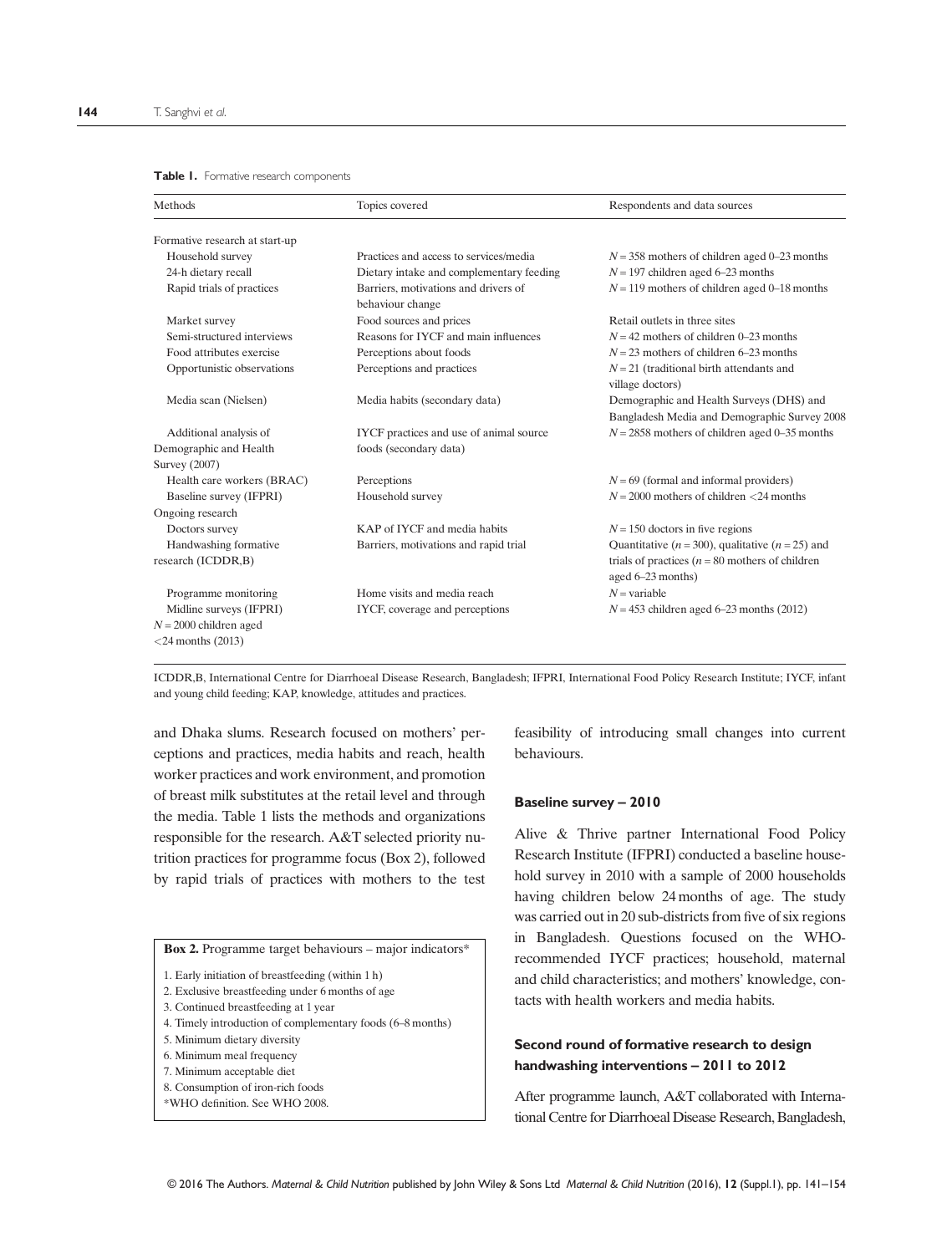Box 3. Programme evolution/scale-up milestones

- Field test of community strategies in four BRAC programmes: September 2009 to January 2010
- GOB national alliance formation and issuing of a national communication plan: December 2009 to March 2010 (the alliance continues)
- Community component launched in BRAC EHC programme in 22 sub-districts: August to December 2010
- Media campaign launch and intensification: December 2010 to March 2011
- Campaign materials on handwashing before feeding developed (based on additional formative research): April 2011 to July 2012
- Community component reaches 50 sub-districts in BRAC's EHC programme: August 2011
- Final field testing and revisions of training module and job aids, rebranded as GOB materials and disseminated nationally: January 2011 to November 2011
- Interpersonal counselling scaled up through national government providers and NGO maternal newborn and child health and UK Aid foreign aid agency (DFID)-funded livelihoods programmes: August 2011 to December 2013
- Media dark strategy designed and tested and community events launched in targeted low reach villages: February 2012 to June 2014
- Media campaign developed and print materials launched for handwashing before feeding: October 2012
- Media campaign for doctors developed and launched: January 2012
- Interpersonal counselling scaled up through GOB Health and Family Welfare workers: March 2013 to mid-2014

to conduct additional formative research exploring caregivers' knowledge and practices of handwashing before child feeding, as well as sources of information on handwashing and preferred channels for messages. Methods included a household survey  $(N = 300)$ , video data collection on 12 caregivers of children with a mean age of 15 months, an exercise for ranking motivations for handwashing with six groups, 24 in-depth interviews with caregivers of children with a mean age of 16 months and six focus group discussions. The household survey and qualitative studies were conducted in 50 rural villages in three purposively selected districts in different regions of the country (Manikganj District, Dinajpur and Chittagong). Results are reported in Nizame et al. (2013).

# Monitoring mechanisms and rapid small studies 2010–2014

Monitoring focused on both delivery of community interventions (especially household visits) and media reach and recall. Data regarding community interventions were collected through three channels: routine service registers maintained by BRAC including indicators on community mobilization, home visits and mothers' IYCF practices; sample surveys by BRAC's independent monitoring wing; and random sample home visits conducted by A&T focusing on BRAC

home visits, community mobilization, IYCF practices and media recall.

From 2010 onwards, A&T hired media placement companies to track TV viewing habits, via devices embedded in homes, in a random sample of households as part of a routine industry survey that calculates media reach for advertising and marketing companies. Data were triangulated with the recall-aided questions in the IFPRI and A&T surveys to estimate coverage and recall of the media messages.

Alive & Thrive carried out several small studies after programme launch to examine gaps highlighted by the baseline or that emerged during monitoring or to field test evolving strategies. Studies included a survey of doctors' knowledge, attitudes and practices related to providing IYCF support to mothers and their media habits  $(N= 150)$ . Other research included a pilot test of communication strategies for media dark areas, tests of options for short duration training and in-kind incentives and field trials for participatory community approaches in Sylhet and Habiganj.

### Midline evaluation household surveys – 2012 and 2013

International Food Policy Research Institute conducted two midline household surveys. The 2012 survey measured WHO standard indicators for complementary feeding practices, exposure to home visits (by two types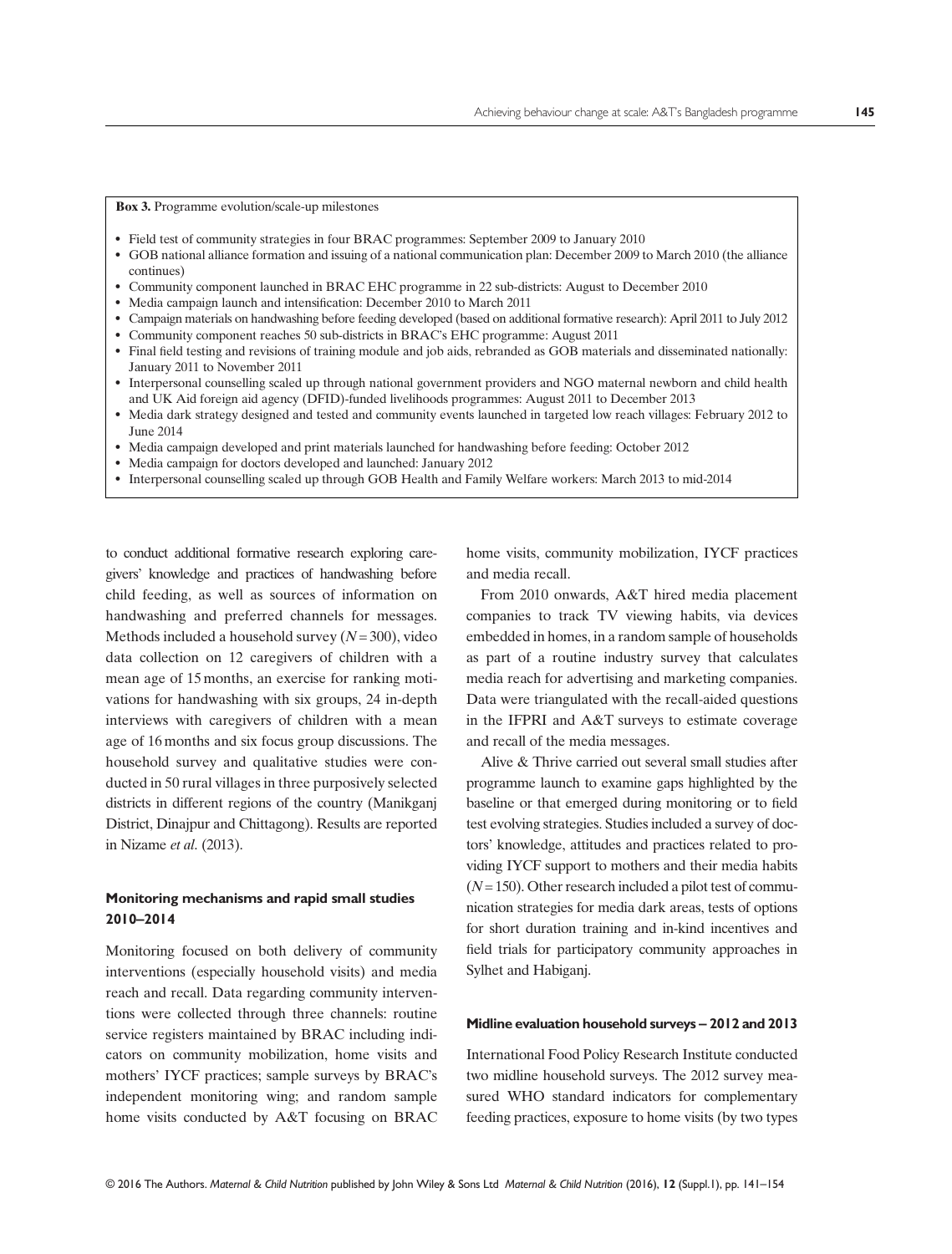of frontline workers) and recall of TV spots broadcast by the programme. The sample included 462 households having children 6–23months of age selected randomly from 100 villages in 10 programme sub-districts. The 2013 survey included infants below 6months (as well as older children) and looked at all IYCF-recommended WHO core indicators for breastfeeding and complementary feeding, plus the coverage indicators. The sample included 500 households from intensive<sup>1</sup> programme areas and 500 from non-intensive areas in 20 sub-districts.

### Database on scaling up – 2011 onwards

Implementation partners (members of the National IYCF Alliance) shared information quarterly on their community-based and facility-based IYCF programmes. GOB mapped the location of these stakeholders, and A&T assisted with maintaining a database on the cumulative number of health workers and trainers provided with training. Information was shared at Alliance meetings.

# **Results**

### Programme implications of situation analysis

The existence of supportive national policies on child nutrition in Bangladesh meant that investments were not needed in this area and advocacy should focus on stimulating and supporting implementation of existing policies and guidelines. A&T also saw an urgent need for harmonizing efforts of multiple implementing NGOs and donors working in different geographic areas of the country. There was a clear opportunity to form a national

alliance under the GOB's IPHN to leverage a high level of interest in IYCF and strengthen sustainability. As part of scale-up efforts, A&T developed a national training module for the government's frontline workers. Government staff were trained by national and master trainers who were in turn trained by A&T at three government training centres in Dhaka and at one NGO training site (Lamb Hospital).

Advocacy for, and evidence of the effectiveness of interpersonal counselling, had been strong over several years, but large-scale coverage of support for mothers was very limited. A&T saw the need to introduce strategies going beyond government health services. BRAC was the only NGO with scaled-up presence in the country and had a ready-made cadre of multi-purpose community volunteers. They were a natural partner for introduction of new strategies.

Prior to 2009, promotion of breastfeeding had received far more emphasis in Bangladesh than promotion of optimal complementary feeding practices. While there was public awareness about the importance of exclusive breastfeeding for the first 6 months, practice was still not widespread. A&T therefore decided to focus on converting high awareness of breastfeeding to an emphasis on specific desirable practices and building a basic understanding about complementary feeding.

Secondary evidence clearly pointed to the importance and feasibility of promoting home-based foods. Processed and/or fortified foods for children were not feasible as a nationally scalable strategy because of limited capacity for quality control and strong opposition from highly respected and influential IYCF advocates in the country. Household food insecurity was estimated to affect a quarter of the population, and three of four households were found to have animal source foods for child feeding (NIPORT 2009).

# Programme implications of formative research on IYCF practices

Formative research revealed that the major barrier to exclusive breastfeeding was mothers' perception of 'insufficient milk'. A&T strategies therefore emphasized counselling on breastfeeding skills and simple remedies to prevent and overcome common difficulties

<sup>&</sup>lt;sup>1</sup>Intensive areas =  $A&T$  introduced more frequent home visits by trained workers and community mobilization in addition to national mass media campaign for IYCF. Target-based monitoring was also used in these areas; managers and supervisors of frontline workers were asked to ensure that the estimated numbers of eligible households (based on census data) were enlisted and the protocol of age-specific home visits was completed. A second cadre of full-time IYCF promoters was allocated at a ratio of one per 10 volunteers to ensure that if the volunteer could not make the scheduled visits, the IYCF promoter would fill the gap. Non-intensive areas = Less frequent, shorter duration routine home visits were ongoing plus the national mass media campaign on IYCF.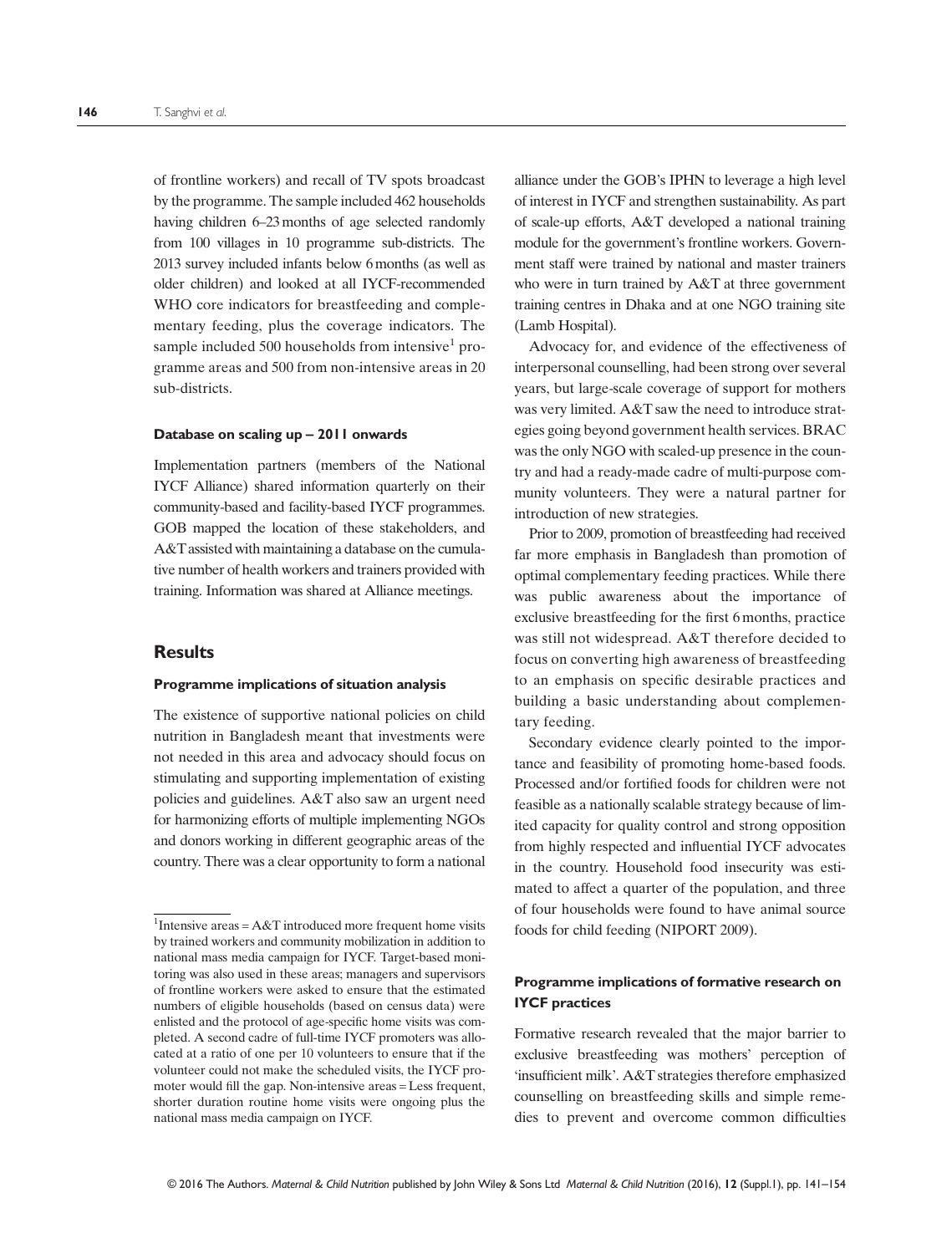(through correct positioning and attachment, manual expression of breast milk and frequent breastfeeding). Providers were trained to support mothers in accurately self-assessing the adequacy of their breast milk production and in understanding how to maintain adequate breast milk supply.

Formative research also highlighted the importance of promoting animal source foods. Even when available in the home, these were not being given to young children.

The perception of poor appetite was widespread, leading mothers to lose confidence in proper complementary feeding. A&T messages discouraged giving children junk food, which was ubiquitous, and promoted simple strategies for motivating fussy eaters: encouraging food variety and age-appropriate texture, reducing watery and low-nutrient density snacks foods and spending more time feeding. Most mothers were available to spend time feeding children as outside employment is low and infant care is considered the mothers' main occupation, according to rural social norms.

For mothers, motivating factors for changes in IYCF practices included benefits for child's brain and physical development and safety or protection from illnesses, perception of positive child responses ('child likes it'), convenience and satisfaction in being able to breastfeed adequately or motivate a child to eat enough quantity of complementary foods.

Alive & Thrive saw the importance and feasibility of developing a single national communication strategy. Results of the formative research and reviews of the DHS showed that patterns of good vs. weak IYCF practices were similar in urban and rural areas. Specifically, timely initiation, duration of exclusive breastfeeding and diversity of complementary foods were low in both urban and rural areas. The rapid trials of improved practices (TIPs) showed that mothers in urban and rural areas had similar reasons for common practices and similar motivations for adopting improved behaviours. Mass media reach and habits initially seemed largely the same, but more TV channels were available in urban areas. A&T decided to use mass media and community mobilization on a large scale. Secondary audiences who could encourage mothers (family members, health workers and neighbours) could also be reached rapidly through mass media.

### Programme implications of the media audit

The media audit provided evidence that TV should be the main channel for high reach/coverage at national scale. A loyal viewership (68% of households watching TV at least once a week), cutting across economic and education levels, and a single main language and cultural context were crucial factors. However, the audit also showed that media habits change rapidly, so media placements needed to be adjusted based on ongoing assessments. The media audit demonstrated that Bangladesh has effectively controlled mass media advertising of breast milk substitutes, but the situation needed ongoing monitoring.

# Programme implications of the 2010 baseline survey

Alive & Thrive's baseline survey confirmed the relative importance of different IYCF practices for programme emphasis. The survey also confirmed that even poor families consumed a diverse diet, including animal source foods, as well as vegetables and fruits – so that home-based foods could be promoted as part of the IYCF strategy.

Mothers said that health professionals and family members were their primary sources of support when faced with problems with infant feeding. Food purchases were primarily the responsibility of male members of the family. This validated A&T's decision to target multiple influential audiences.

Although BRAC workers were found to be present in communities in many areas, baseline coverage of home visits to mothers was not very high, and there was substantial variability across sub-districts. Overall, about a quarter of respondents had ever been visited at home by a BRAC frontline health volunteer (Shasthya Sebika). Contact between households and Shasthya Sebika went up to over 60% in some areas. A smaller proportion of respondents had been visited by a BRAC health worker (Shasthya Kormi) at 11.3%; 12% attended a health forum facilitated by a Shasthya Kormi.

BRAC's capacity to manage and organize mobilization of frontline workers on a large scale was strong, with great potential for strengthening home visits and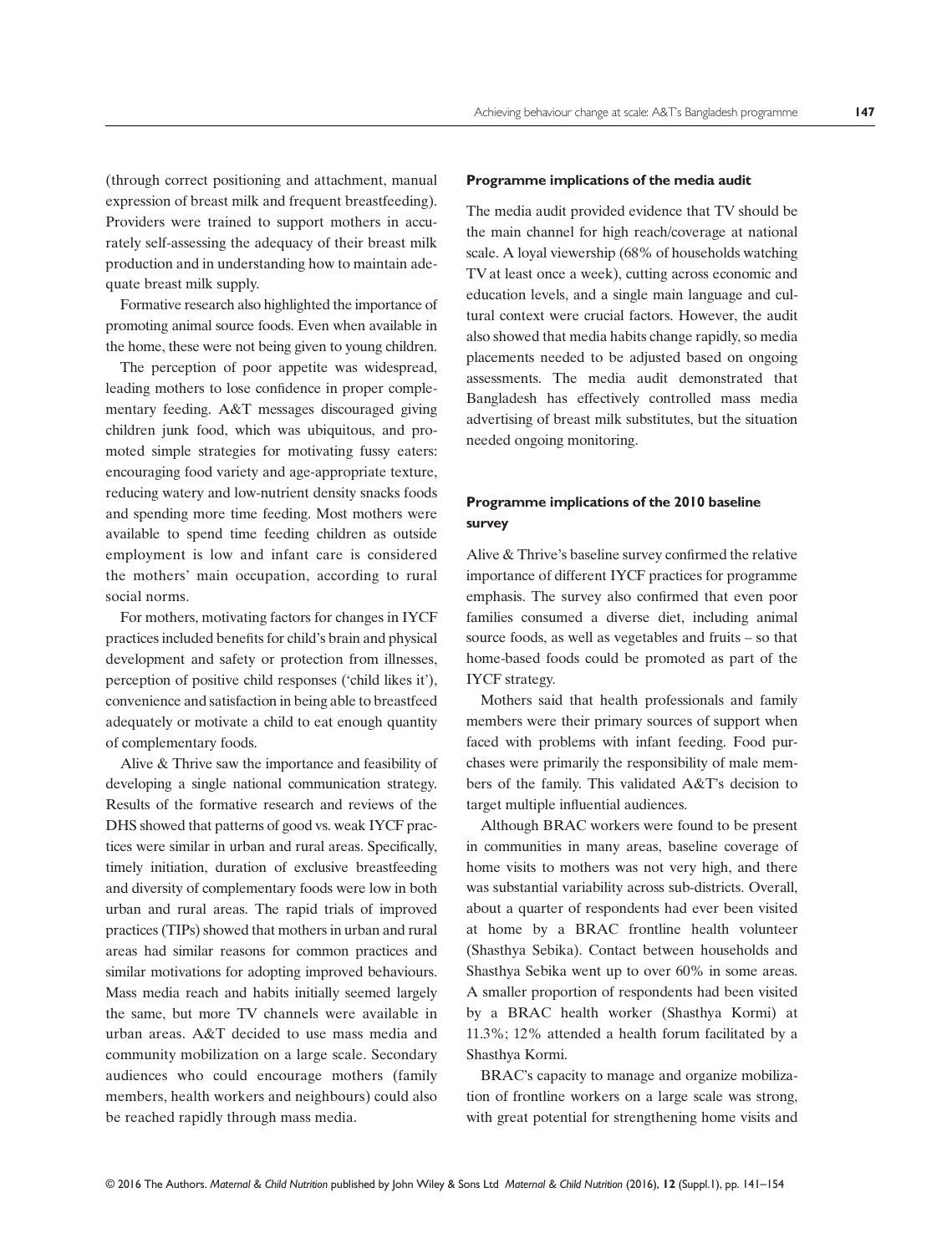community mobilization. BRAC decided to follow the example of their community-based programmes (TB Dots; oral rehydration therapy; and maternal, newborn and child health) to provide performance-based monetary incentives to volunteers rather than a fixed salary to conduct home visits (one per 250–300 households) and supported them with full-time mentors (IYCF promoters) with one mentor per 10 volunteers. Volunteers received a cash incentive (totaling US\$6 to US\$8 per month on average) based on each eligible mother who practised the IYCF behaviours. This motivated volunteers to counsel almost every eligible woman in their respective areas and work on problem-solving for changing behaviours rather than only giving messages.

# Programme implications of monitoring systems and small studies 2010–2014

Feedback from monitoring visits revealed that mothers often complained that they were unable to feed children because of 'poor appetite'. This did not refer to 'sick' children only, or frequently sick children. A&T hypothesized that one reason for low appetite might be sub-clinical enteropathic infections from contaminated complementary foods due to infrequent washing of hands with soap before feeding children (Islam et al. 2013). This led to the decision to conduct additional formative research on handwashing before child feeding, in order to provide more emphasis on the behaviour within the programme.

The monitoring system helped to highlight which programme sub-districts were lagging in enlisting eligible households, in providing home visits and in improving IYCF indicators. A&T took special steps to ensure high coverage and quality counselling in home visits while scaling up:

- BRAC established 16 parallel training centres across all regions for meeting the demand for frontline workers and ongoing refresher training.
- Managers ensured full staffing of frontline workers in programme areas, and vacancies were filled.
- Supervision checklists were routinely collected and discussed.
- Mobile phone contacts were established between volunteers and salaried staff.

The focus of community mobilization shifted based on monitoring data of BRAC and A&T. For example, in the latter half of the programme period, fathers, religious leaders and doctors/local opinion leaders (combined group) were prioritized.

Results of knowledge, attitudes and practices surveys of doctors and their media habits in 2012 showed that doctors were not providing even basic counselling about child nutrition to mothers. They did not have the knowledge, skills or motivation for improving IYCF practices. There was some evidence that they may even have been reinforcing poor practices – for example, recommending breast milk substitutes for perceived insufficient milk and encouraging 'soft foods' that are low in energy and nutrient density for infants under 1 year old. The survey showed that a large proportion did not believe it was their responsibility to counsel mothers on IYCF. It also showed that doctors could be reached with high coverage through print media and TV.

Alive & Thrive decided IYCF counselling needed to be urgently mainstreamed within national health services. GOB leadership was important for introducing IYCF counselling during antenatal care and immunization contacts and also at sick child visits. Standards of care for maternities, training on how to initiate breastfeeding and special support for C-section deliveries were needed. A&T provided a partnership grant to the Obstetrical and Gynecological Society of Bangladesh (OGSB) to support revisions to the pre-service curriculum. The programme also launched a mass media campaign through inserts in newspapers for 20 months starting in October 2012.

# Programme implications from formative research on handwashing

The household survey on handwashing revealed that 95% of participants had soap in their homes but only 37% had soap present at the place for handwashing before food preparation (Nizame et al. 2013). Participants connected food contamination with the presence of dust/dirt and also with germs but did not think that hands could be a vehicle for germs if no dirt were visible. Most (60%) of surveyed respondents agreed with the statement that 'the unavailability of soap and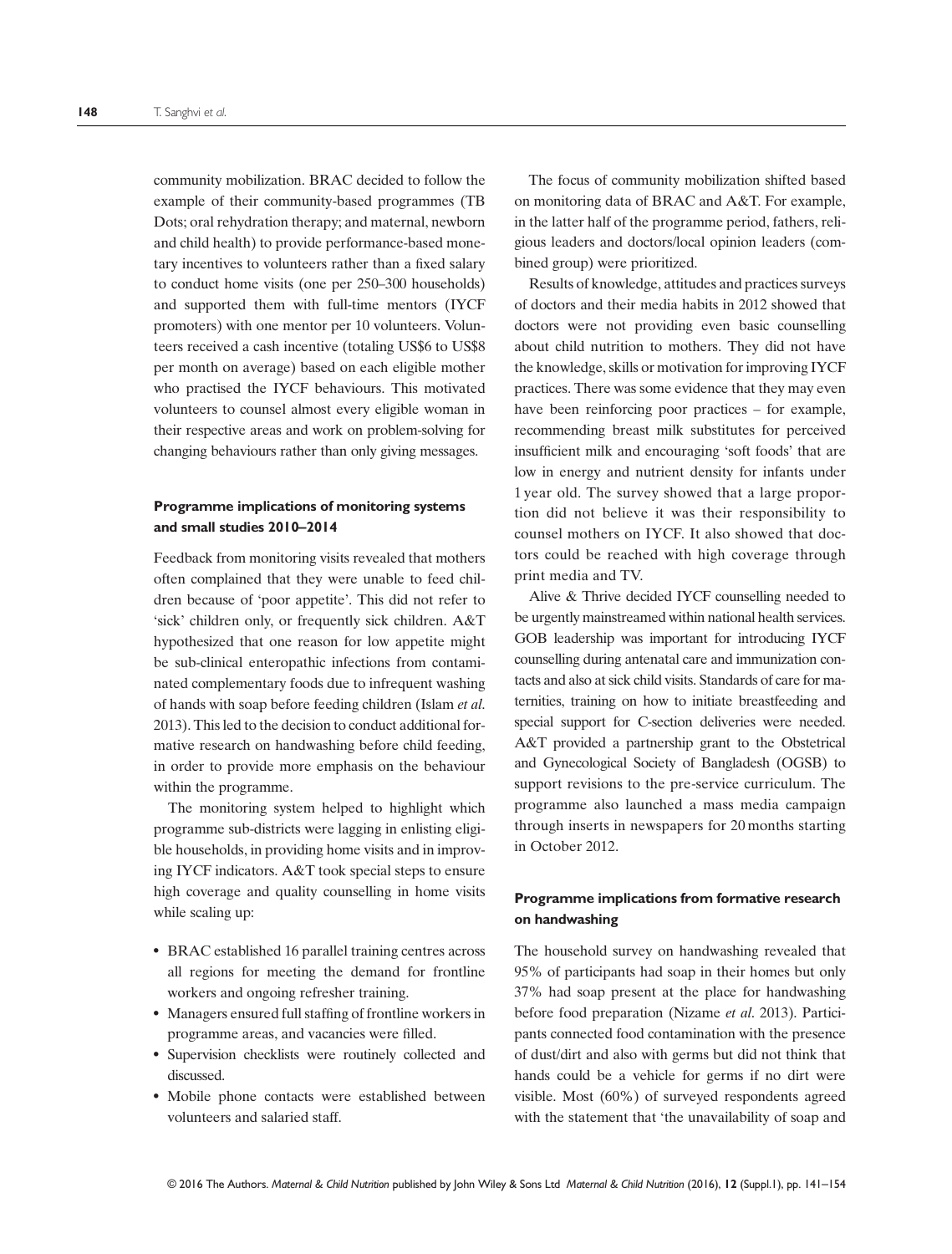water near the cooking place was a physical barrier to handwashing before food preparation'.

Alive & Thrive tests introducing handwashing stations to households for use at the location of food preparation showed practices improved with both home-made stations and ready-made project-provided stations. However, providing stations on a large scale was not sustainable (Biswas et al. 2014). The same study also showed that complementary feeding indicators improved alongside handwashing indicators when a single integrated package of interventions was implemented (Unicomb et al. 2013).

Alive & Thrive decided that home visits should include helping families to establish and maintain handwashing stations close to the place of child feeding rather than focusing on the message 'wash your hands with soap'. Mass media and community mobilization were used to create an enabling environment by changing perceptions about using soap as the norm. Communication materials and a TV spot focused on convenience – establishing a handwashing close to the place of food preparation. A training session on handwashing stations was also inserted in the national IYCF training manual.

# Programme implications of the midline surveys in 2012 and 2013

The baseline survey in 2010 and early midline in 2012 showed that IYCF TV spots were seen by the same per cent of rural mothers in intensive and non-intensive areas, and coverage was about 50%. Opportunistic media recall surveys in 2012 (attached to other A&T assessments) conducted in Sylhet (eastern region), Manikgonj (central region) and Dinajpur (northern region) also showed that a significant number of communities did not view TV because of electricity shortages and exclusion from services due to various reasons, and this was contributing to low TV viewership.

Alive & Thrive tested a supplementary communication strategy of exposing these communities to the same TV spots through mobile video shows and interactive Q&A sessions (conducted by rural marketing agencies) in order to reach a wide cross-section of community members and opinion leaders in low-electricity communities. The materials included A&T messages contained in Meena animated films and the seven TV spots being broadcast through national TV. Each material was played, and key messages were then discussed by trained facilitators. Difficulties in practising the actions were also discussed. A small feasibility trial in 19 randomly allocated low electricity villages confirmed that even a single round of such an approach would raise message recall and knowledge of correct practices. Based on this, the 'media dark' strategy was mainstreamed in the A&T programme.

The 2013 midline survey showed improvements in TV exposure above 2010 and 2012 levels in both A&T programme areas (Menon et al. 2014). In intensive areas, the improvement in 2013 was slightly greater where the media dark strategy was implemented for hard-to-reach and low-electricity communities.

The 2012 midline survey of mothers with 6- to 23-month-old children showed only 45–50% coverage of home visits in targeted areas. From 2012 to 2014, coverage of home visits was consistently higher and increased over time in areas receiving more intensive inputs. Midline survey results in 2013 and the endline in 2014 found that the reach of BRAC frontline workers had risen to over 80% in A&T intensive areas.

At the 2013, midline five of the eight key IYCF indicators showed significant improvements over the 2010 baseline levels in both programme intensive and non-intensive areas, and the impacts were greater in intensive areas. From 2010 at baseline to 2013, IYCF practices improved in intensive areas [double difference (DD) compared with non-intensive areas] as follows: early initiation of breastfeeding from 63.5% to 91.9% (DD of 18.7), exclusive breastfeeding from 48.5% to 83.4% (DD of 25.0), minimum dietary diversity from 32.1 to 61.8 (DD of 26.5), minimum acceptable diet from 16.0 to 48.0 (DD of 24.6) and iron-rich foods from 39.5 to 72.2 (DD of 20.9).

Problems in IYCF still remained, including not feeding during illness and use of sugary drinks and foods and salty snacks.

The processes that were associated with improvements in practices included high levels of exposure to TV spots on IYCF in both intensive and less intensive programme areas and, in intensive areas, higher frequency of home visits by trained IYCF workers (Saha et al. 2013). In A&T-intensive areas, frontline workers were named more often as the primary sources of IYCF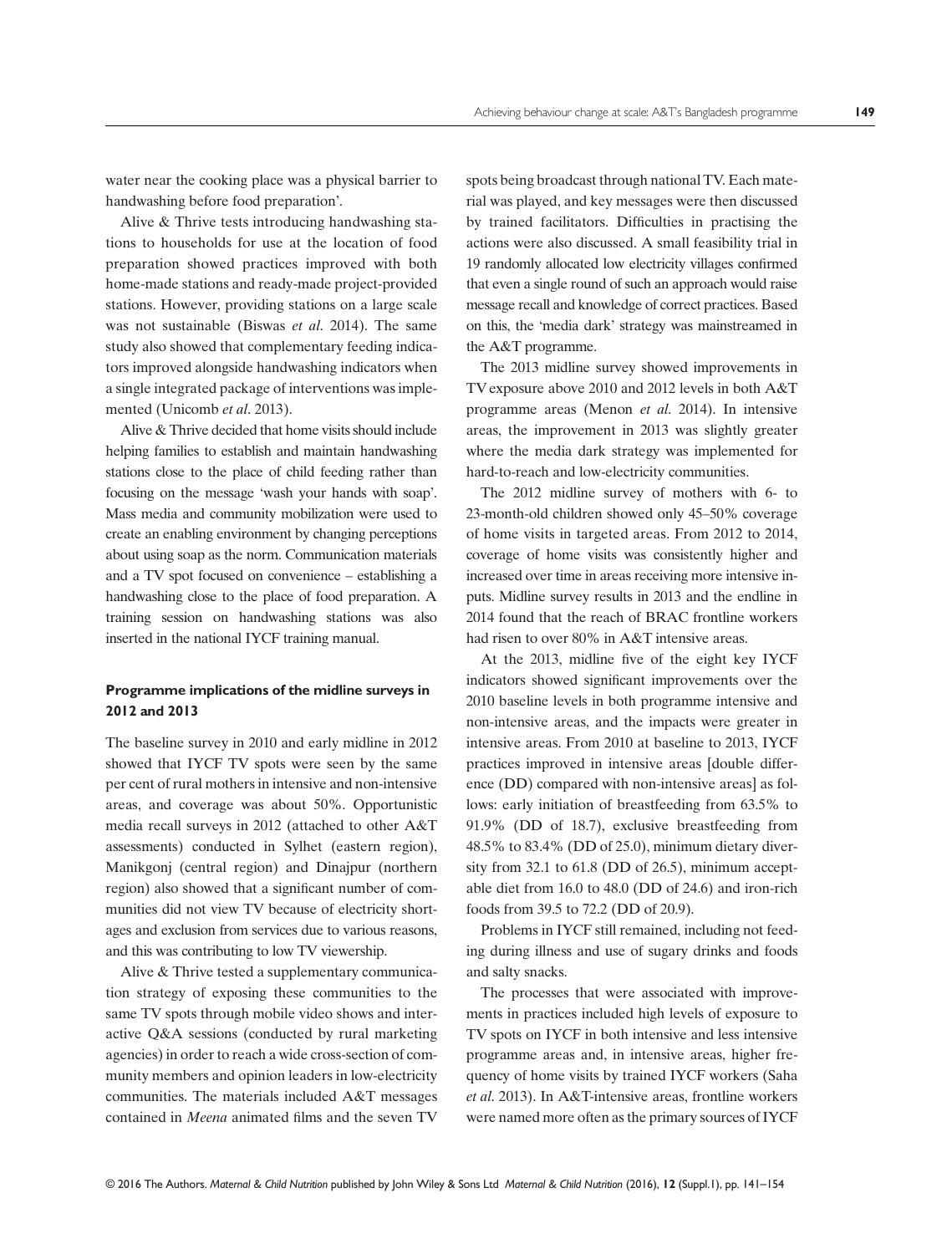information than family members and neighbours – a change from the 2010 baseline survey.

# **Discussion**

### Ingredients for scale

In a review of scaling up innovations across development sectors, Linn (2012) concluded that among the essential ingredients of successful scale-up are a commitment to scaling up from the start, systematically planned steps to achieve scale in the programme design process, agility to adapt the approach because successive stages of scale-up require different inputs, the strategic use of data to manage these turning points and partnerships that are built for long-term sustainability.

Perez-Escamilla et al. (2012) found that facilitation of scale-up of breastfeeding programmes in Africa, Asia, Latin America and the Caribbean involved multiple components that worked in close harmony. Evidencebased advocacy was required for shifting political will to enact legislation and policies; human and financial resources were important for ensuring a large cadre of trained frontline providers to support mothers, and data that were fed back for making programme adjustments were valuable to ensuring quality during scale-up. Victora et al. (2012) noted that successful scale-up of maternal nutrition programmes required making the problem visible to decision makers; evidence-based programme design and large-scale implementation capacities were essential; partnerships among governmental and private (commercial and nonprofit) agencies facilitated the process; and scale-up could be accelerated by generating demand within the target population.

In Bangladesh, A&T's process of using data from multiple sources to design and continually adjust strategies while rapidly scaling up a national programme was another ingredient that resulted in significant changes in IYCF practices. Selection of key practices for programme focus was a first important step. A&T focused on converting high awareness on breastfeeding to desirable practices and building a basic understanding about complementary feeding.

### Achieving behaviour change on a large scale

The use of a sound theoretical basis to design behaviour change interventions and engaging complementary channels to reach diverse audiences were also important. The programme employed a socio-ecological model of behaviour change (McLeroy et al. 1988), addressing multiple factors found by the formative research studies (conducted in different regions of the country and among national thought leaders) to be major determinants of individual IYCF practices. The intervention strategy engaged various sources of influence on mothers through specifically tailored face-to-face contacts (through advocacy dialogue, community meetings/forums, home visits and clinic visits) and mass media (TV spots on father's support and print media plus TV spots for health providers). Religious leaders constituted a prime channel for reinforcing information within communities. Children were a secondary audience, reached through the Meena animated film series and in popular TV programmes, as part of a longer-term strategy to educate the next generation and also as a potential route for delivering messages in the home.

A training programme for community volunteers and health workers was combined with supportive supervision, monthly meetings, quarterly refresher training, monitoring feedback and monetary incentives to both improve skills and incentivize performance aimed at solving problems and using meaningful motivations for mothers and families, not just completing scheduled home visits for delivering messages.

## Strategic planning for scale from the start

Alive & Thrive selected partners and existing platforms to scale up rapidly within and outside BRAC. In expanding small-scale programmes, organizations may face challenges related to building management capacity (Cooley & Kohl 2006). In Bangladesh, however, A&T was able to utilize the structures and experience of BRAC with limited additional investment in field offices and orientation to multi-channel communication strategies. Planning for scale involved setting up administrative systems within BRAC to meet the needs of multiple training sites, hiring additional staff in key posts and building capacity for recordkeeping and information flows focused on a few key indicators for monitoring.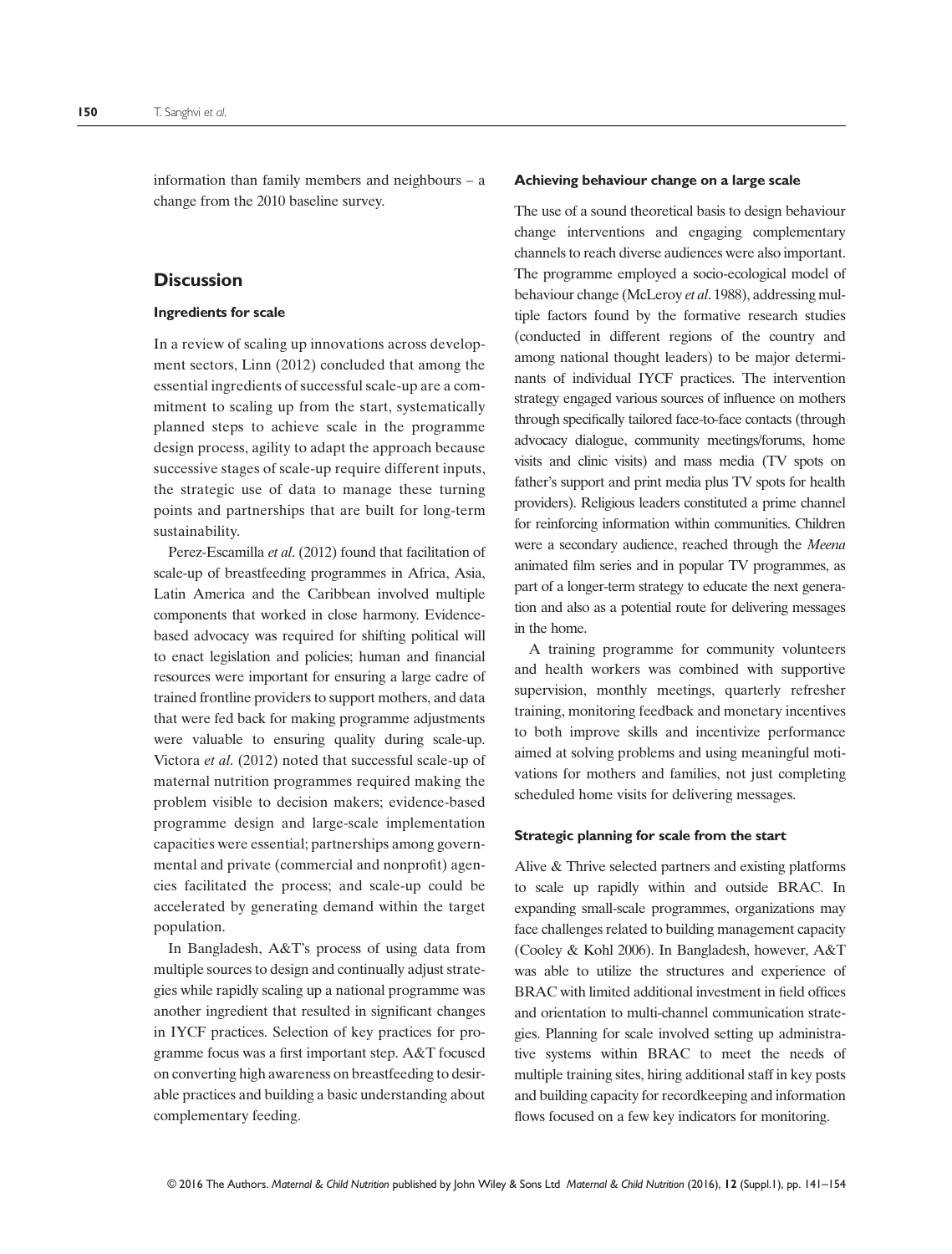Other scale-up strategies included systematic development of an evidence-based package of tools and government (or multiple stakeholders) branding of the package for broader ownership and uptake. The national IYCF communication plan framework and document developed by the IYCF Alliance with A&T and UNICEF support was also branded and distributed by the government and adopted by a range of stakeholders. A&T also made adoption convenient by providing seed money, timely technical support and free materials and training of trainers to government and NGOs.

### Facilitating adoption by multiple implementers

After launching the programme in 2010, A&T programme components were streamlined starting in 2012 as part of the transfer process to new implementing partners. For example, training of frontline workers was reduced from 5 to 3 days. Post-training supervision checklists were reduced from over 25 items each for breastfeeding and complementary feeding to a single two-sided sheet with 8–10 items for observing counselling content and technique. The number of separate community mobilization forums was reduced from 8 (religious leaders, youth/adolescents, school teachers, traditional birth attendants (TBAs), other NGO workers, village elite, local government leaders and village doctors) to 3 (doctors, combined group of local opinion leaders and fathers of children aged 6–23 months).

Programme scale and effectiveness increased over time because of monitoring and purposeful adjustment of strategies that led to new implementing partners. When the 2012 midline survey showed that mothers continued to consult doctors for IYCF difficulties, A&T increased its emphasis on reaching doctors, through both in-service and pre-service training. New communication channels were employed (newspaper inserts) to reach medical doctors; the national OGSB was selected as a strategic partner to lead the strengthening of pre-service medical and nursing curricula.

The formation of the National IYCFAlliance of multiple stakeholders by A&T and UNICEF under GOB/IPHN facilitated expansion of the IYCF programme beyond BRAC to new implementers. The transfer of approaches, tools and skills nationwide was carried out through this central government-led hub. Collaboration with UNICEF (GOB's primary external technical support agency) and advocacy with donors such as DFID and USAID helped lay the groundwork for sustainability. In the second year of implementation, the country's national nutrition programme (supported by multiple donors) was reorganized as the National Nutrition Service, and with A&T's inputs, IYCF became a top priority in plans for mainstreaming through government health and family planning services.

### Scale-up processes and pathways

Scale-up took place in several ways. Partnerships led to the geographic expansion of the A&T community model and tools within different BRAC programme divisions and outside BRAC (BRAC 2014). The government, UNICEF and the National IYCFAlliance were identified by A&T as key players in scaling up. Within the BRAC's EHC programme, the A&T programme expanded from two sub-districts in 2009 to 22 in 2010; another 28 subdistricts were added in 2011, for a total of 50 A&Tsupported BRAC/EHC sub-districts (Haque et al. 2012). In 2014, the A&T package of community interventions was expanded to another 114 BRAC/EHC sub-districts with funds from DFID. Other BRAC programmes, particularly for urban and rural Maternal Newborn and Child Health (MNCH), were expanded from one sub-district in 2012 to a total of 94 sub-districts in 14 districts in 2014. Expansion of non-BRAC stakeholder programmes began in 2012 and continued until 2015. Two examples where A&T advocated for and later helped design the adaptation for new geographic areas and types of programme platforms are the DFID-funded Livelihoods programmes in hard-to-reach and urban poor communities and the USAID-supported Feed the Future programme.

To increase the commitment of new stakeholders to IYCF, A&T's advocacy component engaged national medical associations of paediatricians and Ob/Gyn practitioners, as well as donors and senior government officials. Journalists were invited to raise awareness by reporting on the risks of stunting and related IYCF government programmes and policies.

### Contextual factors

Successful scale-up was facilitated in Bangladesh by contextual factors. Publicity around the global Scale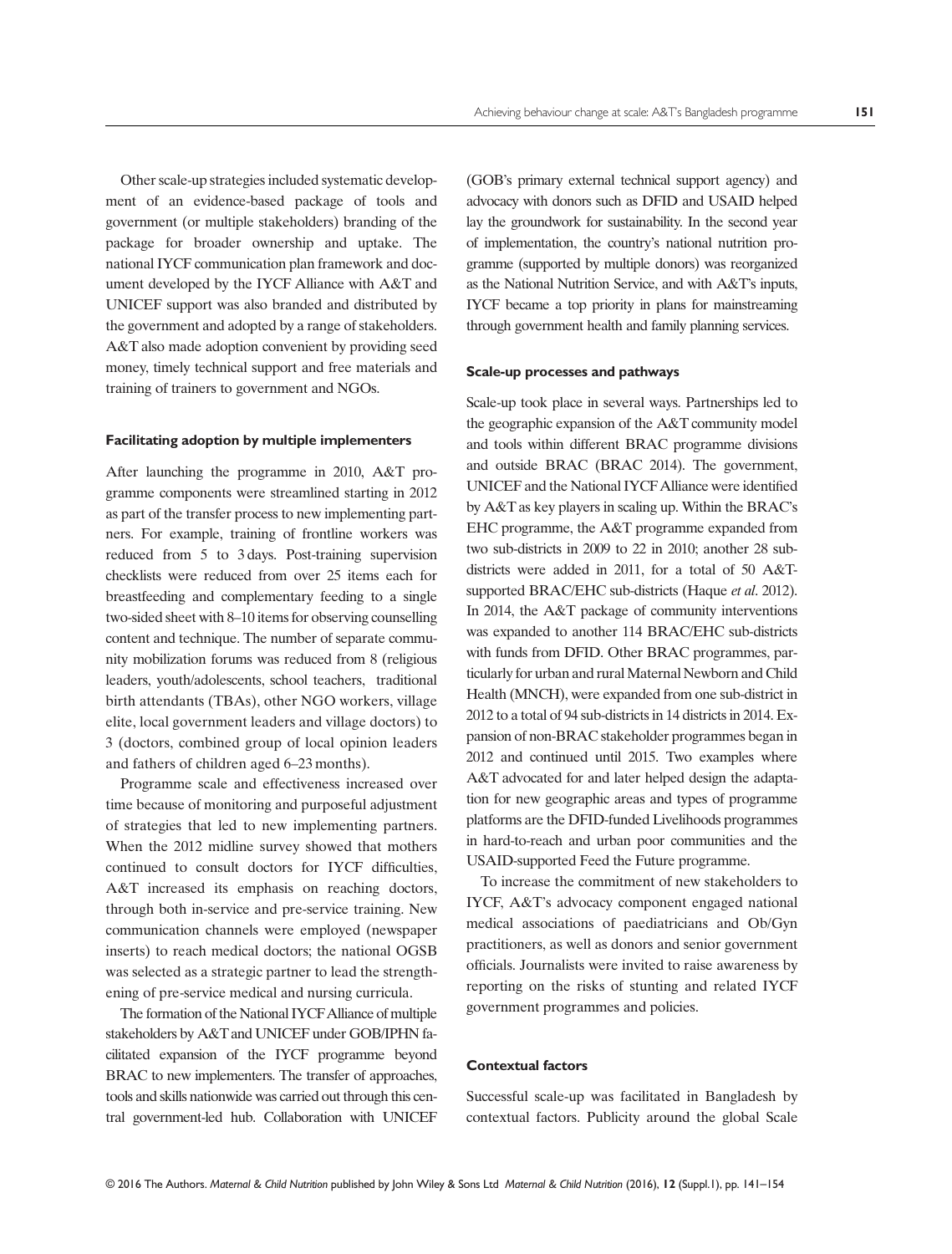Up Nutrition (SUN) movement movement stimulated involvement in IYCF by new donors. Different constituencies responded for different reasons. Government historically had progressive policies (e.g. 6 months of maternity leave and International Code of Marketing of Breast-milk Substitutes) and strategies (National Strategy for IYCF and National Plan of Action) but stagnant indicators (NIPORT 2005; NIPORT 2009). Government also needed a quick replacement for the recently disbanded National Nutrition Programme. Breastfeeding was well accepted in the newborn child mortality community as a newborn and infant mortality-reducing intervention. Among nutritionists, there was interest in lowering high levels of underweight, stunting and wasting in the country through the IYCF component. There was an interest in learning more about programme strategies to address child malnutrition, as several projects were working towards a goal of reducing malnutrition and A&T was the only one solely dedicated to improving IYCF practices. Donors such as DFID and medical associations such as OGSB wanted to engage in a strongly evidence-based programme with high payoffs. Early results from the midline surveys by IFPRI provided credible evidence (from a rigorously designed external evaluation) of significant impact.

The National IYCF Alliance – comprising A&T, BRAC, UNICEF and the government as its nucleus plus over 20 other stakeholders – led to building up resources for scale and is now a formal structure of the government of Bangladesh.

### **Challenges**

Challenges faced during scale-up included (1) lack of demand due to widespread gaps in understanding among communities and health workers of complementary feeding beyond introduction at 6–8 months; (2) lack of capacity, leadership and confidence including concerns among implementing partners that mainstreaming IYCF into existing programme platforms might not work because of work overload and lack of technical focus; (3) a limited number of experienced nutrition programme implementers with the necessary practical training; (4) unfamiliarity among implementers with WHO's IYCF indicators; (5) the

need for training and supervising a large number of health care providers and community volunteers in the labour-intensive interpersonal component; (6) a substantial number of the population residing in 'media dark' areas; and (7) one in four households facing economic constraints. Donors were reluctant to make adequate financial commitments without firm evidence of results from the endline survey in 2014.

## Conclusion

Key to scale-up of A&T's IYCF interventions in Bangladesh included early evidence that behaviour change interventions were working, partnership with a strong community-based NGO, the formation of alliances with like-minded stakeholders, availability of funds and technical support from multiple donors, feasible programme implementation options, welldefined interventions and indicators, and streamlined processes and tools to aid implementation. Formation of synergistic partnerships for sustainability and scale – particularly the IYCFAlliance, including governmental, non-governmental and donor organizations – ensured complementary resources to support IYCF activities.

# Acknowledgements

We gratefully acknowledge the contributions of Dr Parveen Chowdhury, Director of IPHN/MOH Bangladesh; Faruque Ahmed, Saiqa Siraj, Faria Shabnam, Shah Alam and the hundreds of frontline workers and staff of the Essential Health Care programme (BRAC); Rukhsana Haider (TAHN Foundation); Marina Nersesyan, Belal Uddin and Luann Martin (FHI 360); Karin Lapping (Save the Children); and Dr Mohsin Ali (UNICEF) who helped to inspire, design, encourage and implement the programme components documented in this paper. We greatly benefited from collaborations with IFPRI, our external evaluators, led by Purnima Menon and Kuntal Saha. We would particularly like to acknowledge the outstanding technical and programme support provided by Ellen Piwoz, Alive & Thrive's Program Officer at the Gates Foundation, from the design phase to fully scaled-up activities.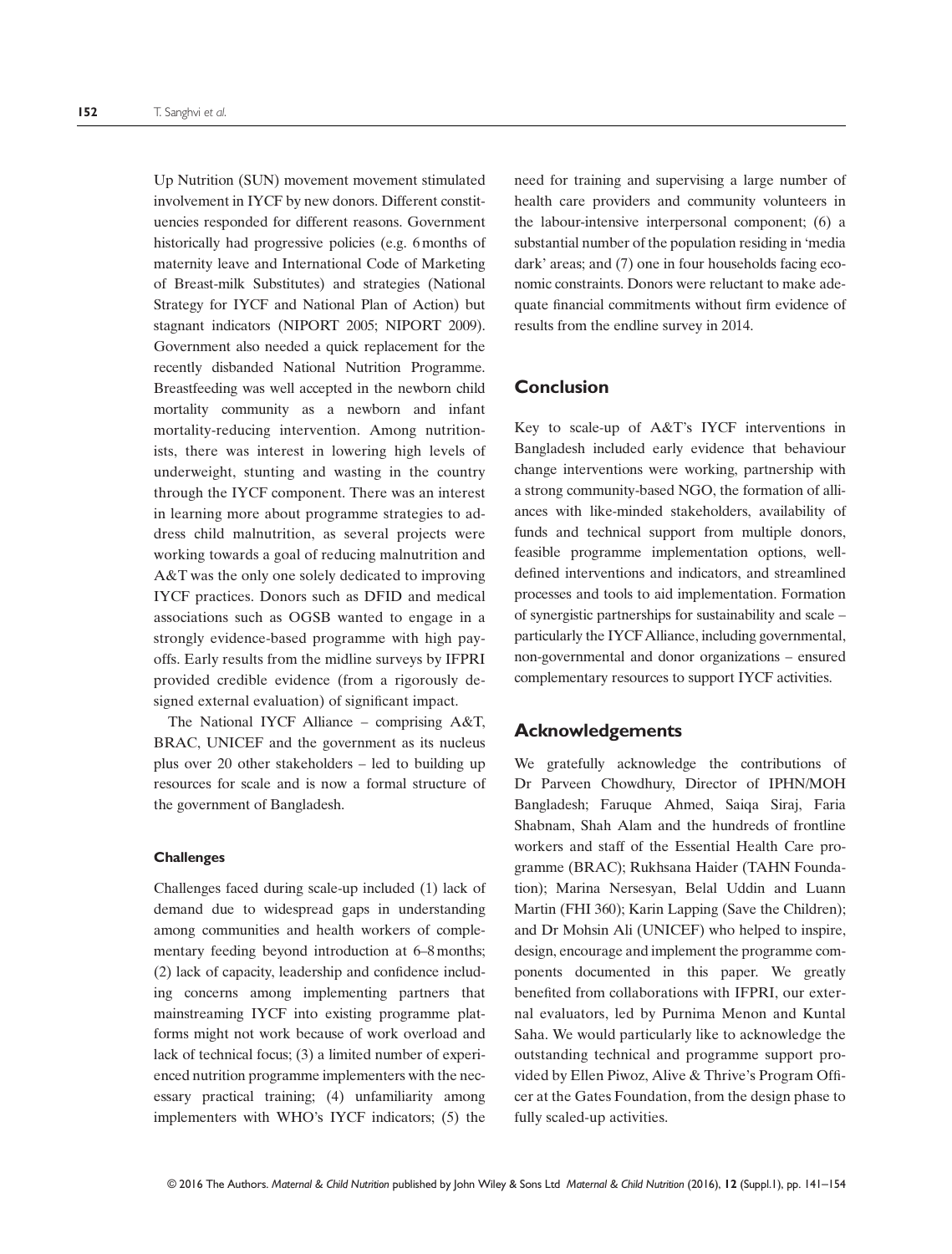# Source of funding

Alive & Thrive is funded by the Bill & Melinda Gates Foundation and the governments of Canada and Ireland.

# Conflicts of interest

The authors declare that they have no conflicts of interest.

# **Contributions**

TS, JB, RS and AJ contributed to writing different sections. SR, RH and KA provided concepts, interpretation and facts and figures for the document.

# References

- Baker J., Sanghvi T., Hajeebhoy N., Martin L. & Lapping K. (2013) Using an evidence-based approach to design largescale programs to improve infant and young child feeding. Food and Nutrition Bulletin 34 (3 Suppl), S146–S155.
- Bhutta Z.A., Ahmed T., Black R.E., Cousens S., Dewey K., Giugliani E. et al. (2008) What works? Interventions for maternal and child undernutrition and survival. Lancet 371, 417–440. DOI: 10.1016/S0140-6736(07)61693-6.
- Bhutta Z.A., Das J.K., Rizvi A., Gaffey M.F., Walker N., Horton S. et al. (2013) Evidence-based interventions for improvement of maternal and child nutrition: what can be done and at what cost? Lancet 382 (9890), 452–477.
- Biswas D., Nizame F.A., Sanghvi T., Roy S., Luby S.P. & Unicomb L.E. (2014) Model handwashing station vs. selfmade handwashing station: effect on desired handwashing behavior. Poster presented at the 2014 Water and Health Conference: Where Science Meets Policy, October 13–17, University of North Carolina at Chapel Hill.
- BRAC (2014) Scaling up and sustaining support for improved infant and young child feeding: BRAC's experience through the Alive & Thrive initiative in Bangladesh. Available at: http://aliveandthrive.org/wp–content/uploads/2014/ 11/BRAC-Final-report-8.28.2014.pdf [2015 October 26].
- Caulfield L.E., Huffman S.L. & Piwoz E.G. (1999) Interventions to improve intake of complementary foods by infants 6 to 12 months of age in developing countries: impact on growth and on the prevalence of malnutrition and potential contribution to child survival. Food and Nutrition Bulletin 20 (2), 183–200.
- Cooley L. & Kohl R. (2006) Scaling Up From Vision to Large-scale Change. A Management Framework for Practitioners. Management Systems International: Washington, DC.
- Dewey K. & Adu-Afarwuah S. (2008) Systematic review of the efficacy and effectiveness of complementary feeding interventions in developing countries. Maternal and Child Nutrition 4 (Suppl. 1), 24–85.
- Dewey K.G. & Brown K.H. (2003) Update on technical issues concerning complementary feeding of young children in developing countries and implications for intervention programs. Food and Nutrition Bulletin 24 (1), 5–28.
- Haider R., Ashworth A., Kabir I. & Huttley S.R.A. (2000) Effect of community-based peer counsellors on exclusive breastfeeding practices in Dhaka, Bangladesh: a cluster randomized controlled trial. Lancet 356, 1643–1647.
- Haider R., Rasheed S., Sanghvi T.G., Hassan N., Pachon H., Islam S. et al. (2010) Breastfeeding in infancy: identifying the program-relevant issues in Bangladesh. International Breastfeeding Journal 5, 21.
- Haque R., Afsana K., Sanghvi T., Siraj S. & Menon P. (2012) Alive & Thrive: expanding community interventions to improve nutrition in Bangladesh. In: Scaling Up in Agriculture, Rural Development, and Nutrition (ed. J.F. Linn), 2020 Focus 19, Brief 10. IFPRI: Washington, DC.
- Imdad A., Yakoob M.Y. & Bhutta Z.A. (2011) Effect of breastfeeding promotion interventions on breastfeeding rates, with special focus on developing countries. BMC Public Health 11 (Suppl 3), S24.
- Islam M.S., Mahmud Z.H., Gope P.S., Zaman R.U., Hossain Z., Islam M.S. et al. (2013) Hygiene intervention reduces contamination of weaning food in Bangladesh. Tropical Medicine and International Health 18 (3), 250–258. DOI: 10.1111/tmi.12051.
- Kimmons J.E., Dewey K.G., Haque E., Chakraborty J., Osendarp S.J.M. & Brown K.H. (2005) Low nutrient intakes among infants in rural Bangladesh are attributable to low intake and micronutrient density of complementary foods. Journal of Nutrition 135, 3444–3451.
- Linn J.F., (ed.) (2012) Scaling Up in Agriculture, Rural Development, and NutritionBrief Number 10. IFPRI: Washington, DC.
- Lutter C.K. & Lutter R. (2012) Fetal and early childhood undernutrition, mortality, and lifelong health. Science 337 (6101), 1495–1499.
- Lutter C.K., Daelmans B., de Onis M., Kothari M., Ruel M.T., Arimond M. et al. (2011) Undernutrition, poor feeding practices and low coverage of key nutrition interventions. Pediatrics 128, e1–e10.
- Lutter C.K., Iannotti L., Creed-Kanashiro H., Guyon A., Daelmans B., Robert R. et al. (2013) Key principles to improve programmes and interventions in complementary feeding. Maternal and Child Nutrition 9 (Suppl 2), 101–115.
- McLeroy K.R., Bibeau D., Steckler A. & Glanz K. (1988) An ecological perspective on health promotion programs. Health Education Quarterly 15 (4), 351-377.